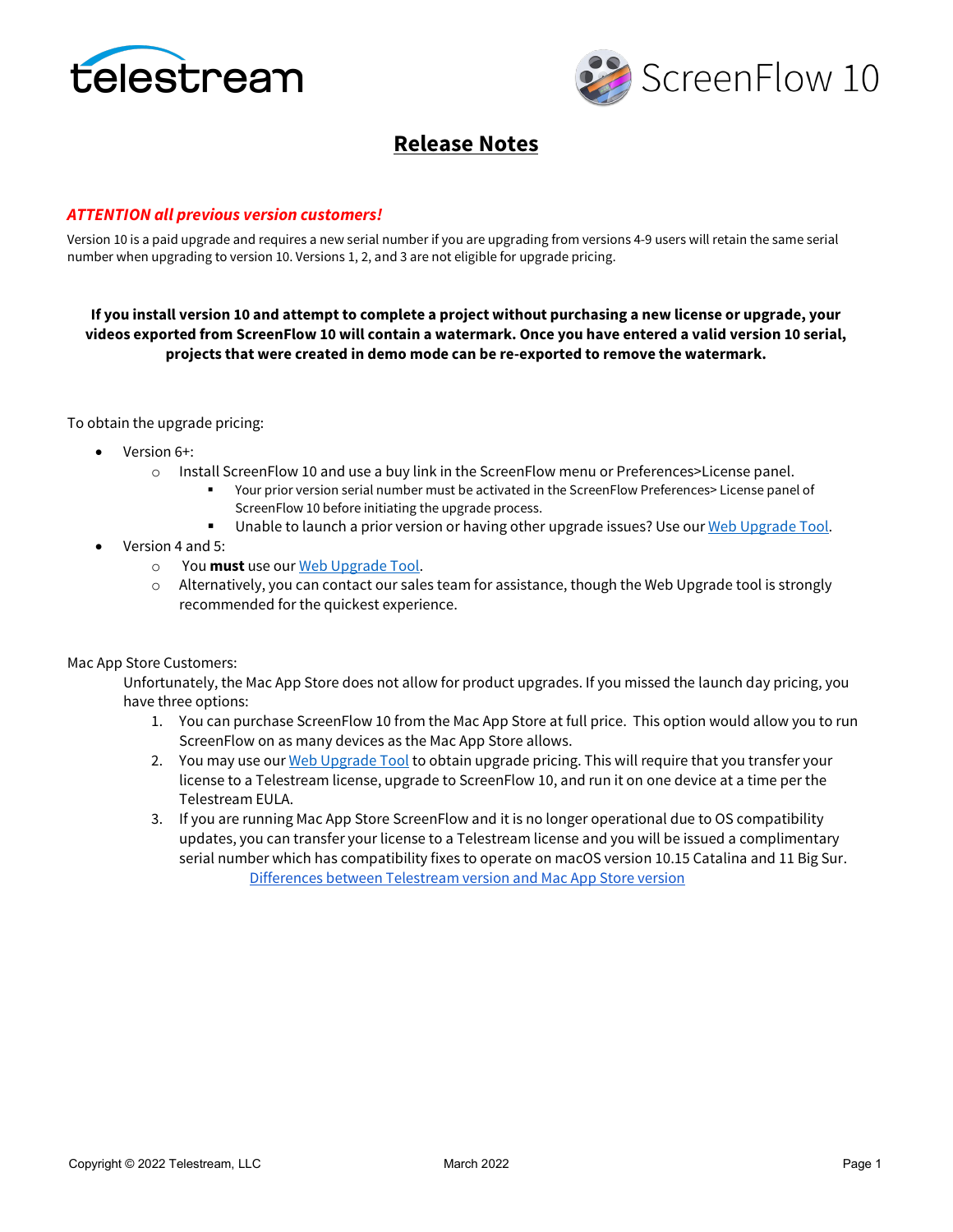



# *System Requirements:*

- Apple Silicon or Intel-based<sup>1</sup> Mac with 64-bit processor Core i3+ recommended
- Operating Systems ○ macOS 10.15 Catalina, macOS 11 Big Sur, & macOS 12 Monterey
- Minimum 4 GB RAM
- 20 GB hard drive
- Apple macOS approved graphics card<sup>2,3</sup> required
- Cameras using the DV and/or HDV codec are not supported. [Click here to learn more.](http://telestream.force.com/kb/articles/Knowledge_Article/ScreenFlow-7-Firewire-DV)

 $^1$ ScreenFlow does not support "Hackintosh" systems

 $^2$ ScreenFlow requires a GPU officially supported by Apple

 $^3$ ScreenFlow does not support NVIDIA "Web Drivers"

# *Supported UVC capture devices:*

The following UVC capture cards have been tested and are supported by ScreenFlow 9 and higher:

- Magewell USB Capture
- Epiphan AV.IO
- AJA U-Tap
- Elgato CamLink 4K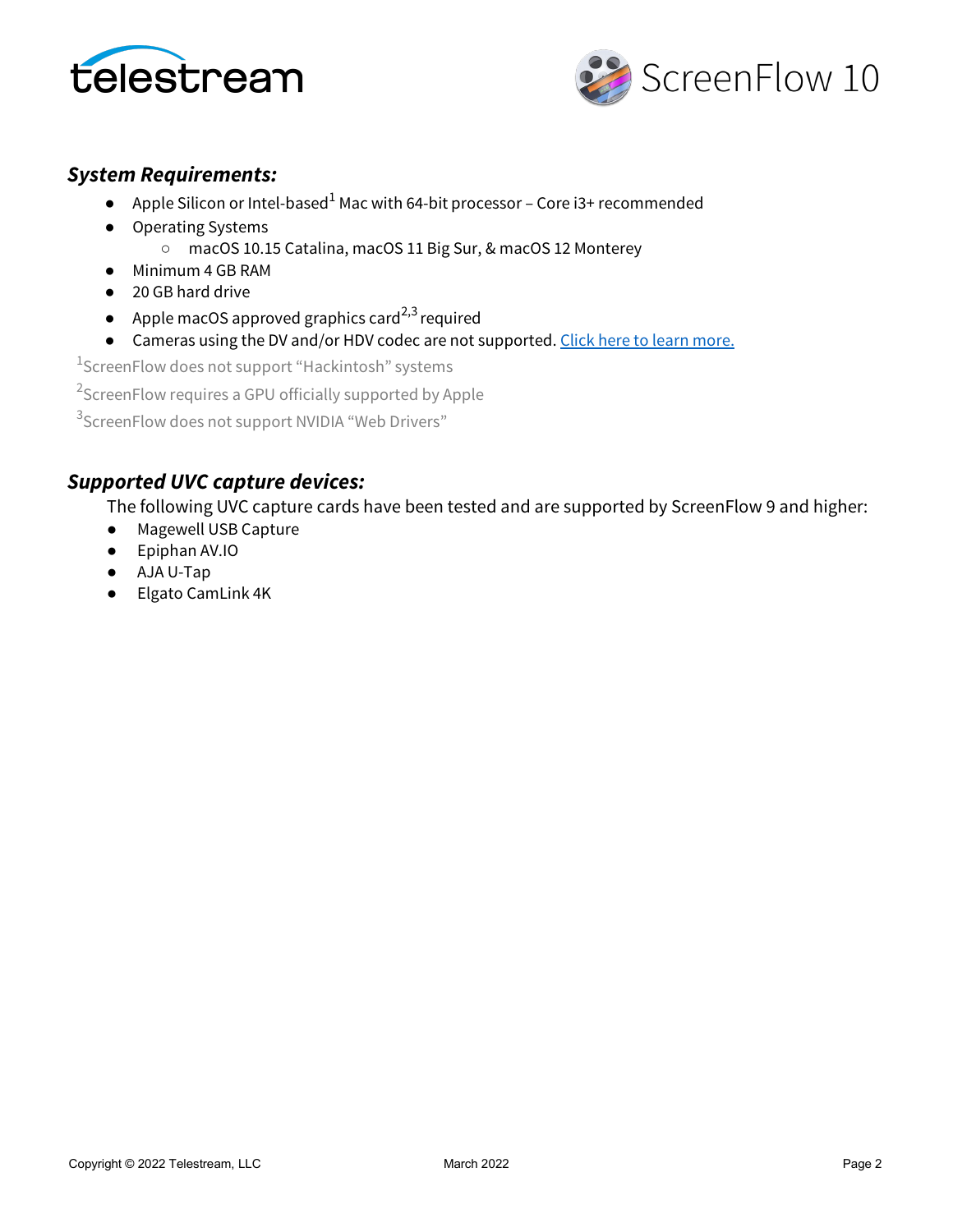



# *10.0.5 – Improvements & Fixes*

### **Fixes:**

- **FIXED** 11 built in titles are no longer available in 10.0.4 that were in 10.0.3.
- **FIXED –** Opening projects after updating to ScreenFlow 10.0.4 introduces "artifacts"
- **FIXED –** Software crashes after clicking on the timeline
- **FIXED –** Upgrading older ScreenFlow documents with 10.0.4 results in a crash
- **FIXED –** Unable to align text boxes after changing font size
- **FIXED –** MOV containing an Alpha Channel not displaying correctly on M1 Macs
- **FIXED** "-" (minus) key to delete custom keyboard shortcuts not visible

# *10.0.4 – Improvements & Fixes*

### **Improvements:**

- **IMPROVED** Added a Cancel button on the file locater screen
- **IMPROVED** Added ability for Style Presets and Key Bindings to transfer when upgrading to a new version
- **IMPROVED –** Restored Bump, Twirl, Pinch, and Vortex Distortion filters
- **IMPROVED –** Restored Mask to Alpha filter
- **IMPROVED –** Added 1440p (2560x1440) document preset and renamed 4k preset to 4k UHD

### **Fixes:**

- **FIXED** Prevent app crashing when closing window while thumbnails are in flight
- **FIXED –** Runtime error when deactivating channel 2 of an audio track after splitting
- **FIXED –** Stopping long Zoom recordings causes a recording unexpectedly terminated error message to appear
- **FIXED –** PNG MOV files from the Stock Media Library are now supported
- **FIXED –** Timeline duration calculation wrong when document is opened
- **FIXED –** Typo in the metadata section of the Media Library
- **FIXED –** Blade tool affecting the timeline behavior when making a split
- **FIXED** UI issue for pop out menus that appear in the Filters panel

## *10.0.3 – Improvements & Fixes*

### **Improvements:**

- **IMPROVED** Added AV Foundation for camera recording
- **IMPROVED** Restored missing video filters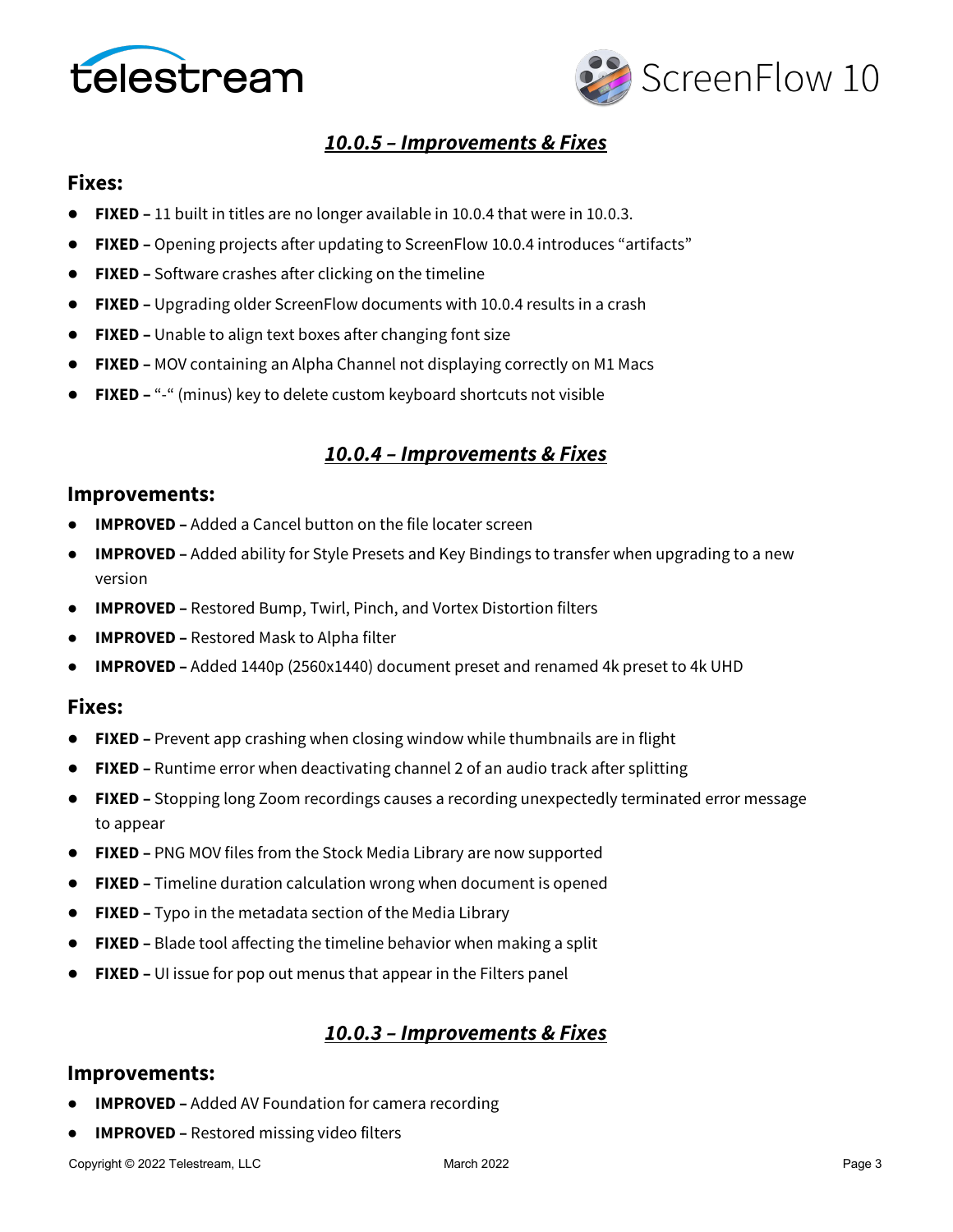



# **Fixes:**

- **FIXED –** User gets opposite screen than what was selected
- **FIXED –** Partial Screen Recording does not work when configured from a Template
- **FIXED –** ATEM Mini no longer supported in SF10
- **FIXED –** Horizontal snapping does not work
- **FIXED –** USB Webcam recording jittery when connected to a multi-port hub/dongle
- **FIXED –** Generic HDMI to USB resizes source to 1024x768
- **FIXED –** Loop recording creates a recording with green artifacts
- **FIXED –** Adding a video filter to a nested clip causes an exception error
- **FIXED** Escape key cancels export
- **FIXED –** Cannot record secondary screen
- **FIXED –** Unable to use arrow keys to adjust cursor position in Titles input boxes

# *10.0.2 – Improvements & Fixes*

## **Fixes:**

- **FIXED –** Resolved app crashes when adding 2 audio filters on document close
- **FIXED –** Resolved lossless content created in ScreenFlow 9 not opening in ScreenFlow 10
- **FIXED –** Resolved transitions broken in ScreenFlow 10
- **FIXED** Resolved shifted location of camera recording from its placeholder location when recording from a Template
- **FIXED –** Resolved audio filters UI being too small and making sliders hard to use
- **FIXED –** Resolved assets with transitions jumping positions in the exported file
- **FIXED –** Resolved screen recordings showing slight offset in icon color/outline
- **FIXED –** Resolved lossless recording preference not being respected
- **FIXED –** Resolved inability to minimize document window during export on M1
- **FIXED –** Resolved missing Safari icon when recording app audio

# *10.0 – Major New Features*

## **What's New:**

### **Animated Title Library-**

• Select from a range of beautiful animated lower-third and title card graphics

### **Recording Multiple Audio/Video Sources-**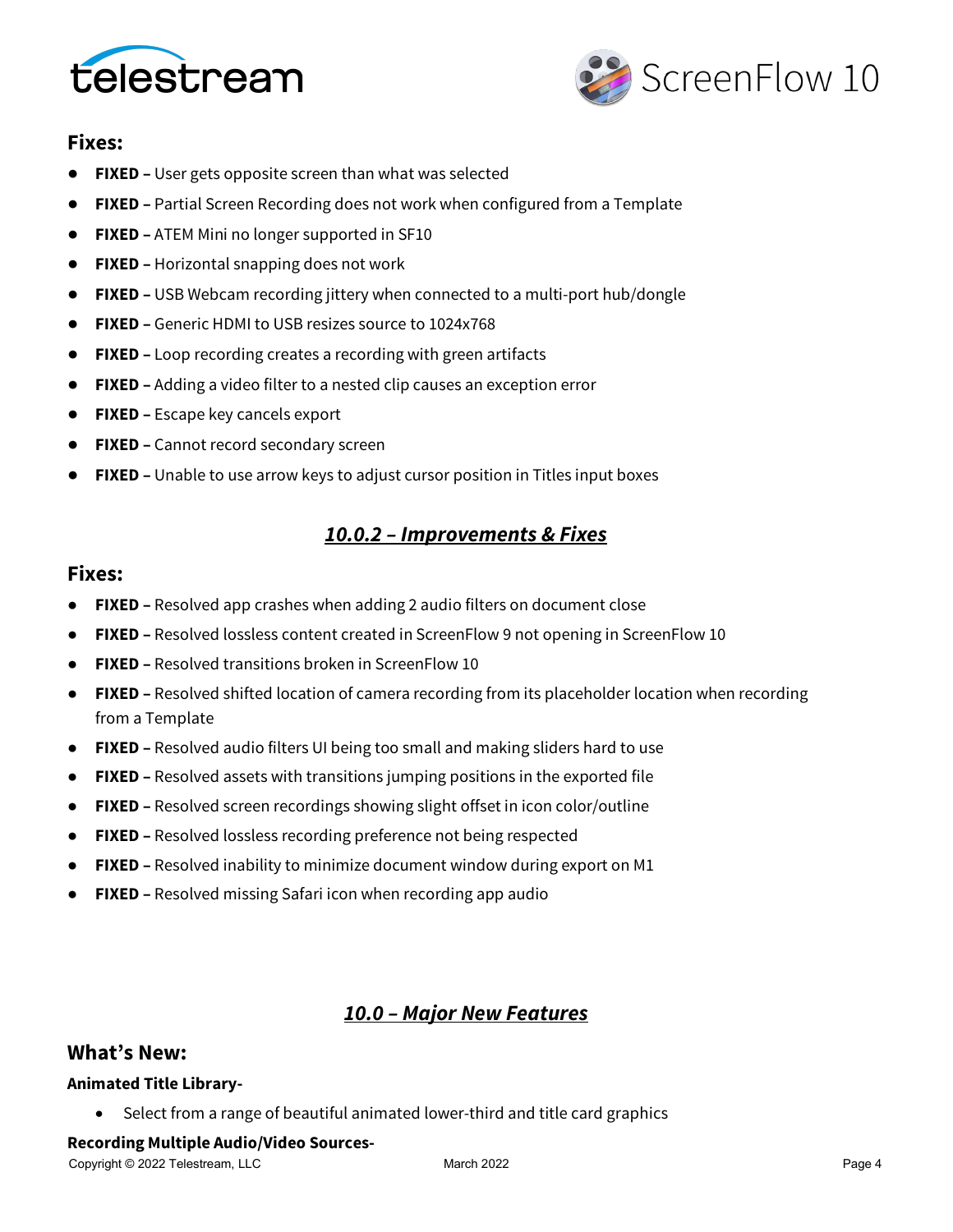



• Multiple camera & microphone devices can now be recorded at the same time

#### **Improved camera recording system-**

• Significant reductions in file-size and CPU usage during recording & editing

#### **Destructive Project Archive–**

• Reclaim space by saving your documents with their unused edits removed

#### **Redesigned Video Filters Interface-**

- Built-in color effects library and support for importing CLUT (Color Lookup Tables)
- Automatic background Removal filter

#### **New Computer Audio Recording System-**

- Apps are now recorded independently, and can be extracted, disabled and remixed
- Lower latency, including new modes for DAW (Digital Audio Workstation) software

## *10.0 – Improvements & Fixes*

### **Improvements:**

- **IMPROVED –** New implementation of the timeline icon cache, significantly reducing memory and CPU usage
- **IMPROVED –** Added Clip Enable toggle, allowing the quick disabling of a clip during editing
- **IMPROVED –** Updated UI on macOS 11 Big Sur
- **IMPROVED –** Added new "Canvas" Preferences tab, including new snapping and display options
- **IMPROVED –** Redesigned the front end / recording interface, adding a wizard to help setup OS permissions
- **IMPROVED –** Added ability to publish chapter markers to YouTube
- **IMPROVED –** Updated YouTube tag validation
- **IMPROVED –** Added document presets for Instagram TV (IGTV) and Stories
- **IMPROVED –** Added light / dark user interface theme selector, independent of OS preference
- **IMPROVED –** Added context click menu to clips within the canvas
- **IMPROVED –** Modified Text panel font size selector to use a numerical entry field
- **IMPROVED –** Clip titles are now always visible in the timeline, regardless of the horizontal scrolling
- **IMPROVED –** Added a document volume adjustment slider
- **IMPROVED –** Added a warning if the mouse cursor will be "burnt in" the final screen recording, and therefore non-adjustable during editing
- **IMPROVED –** Improved performance of playback & export of screen recording content on Apple Silicon hardware
- **IMPROVED** Documents are now faster to load in a variety of situations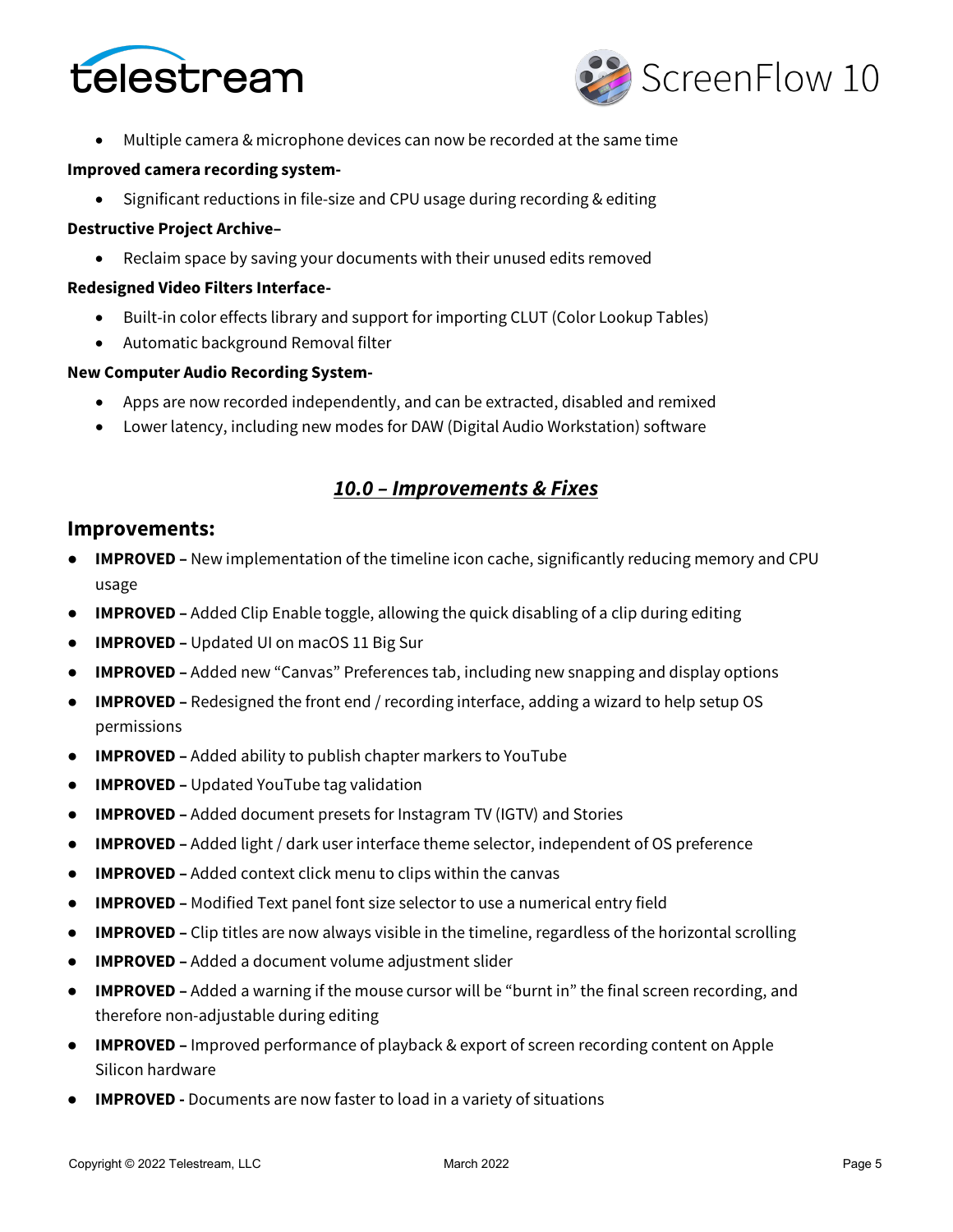



- **IMPROVED –** Updated layout of main menu, rationalizing all clip functionality under a new 'Clip' menu
- **IMPROVED –** Added support for recording the screen from a Sidecar device
- **IMPROVED -** Reworked camera recording system to support a wider range of devices, including virtual camera apps (such as DSLR drivers)
- **IMPROVED -** Implemented recovery system: if a ScreenFlow recording is terminated expectedly, a prompt will be shown to save to a new location
- **IMPROVED –** Added mouse cursor smoothing feature, allowing jitter of the mouse pointer to be reduced when editing
- **IMPROVED –** Added prompts when importing movie files that could benefit from proxy usage to improve editing performance (long GOP content)
- **IMPROVED –** When using the JKL workflow to scan content quickly, audio will now correctly maintain its pitch during playback

## **Fixes:**

- **FIXED –** ScreenFlow is more accurate when matching colors between text boxes, annotations and background content
- **FIXED –** Resolved stability issues that could occur when interrupting timeline playback
- **FIXED –** Improved relinking across external drives
- **FIXED –** Proxies will now respect content with alpha channels
- **FIXED –** Improved general stability with proxy workflows
- **FIXED –** Fixed issues with AAC & MP3 files getting truncated on import
- **FIXED –** Restored Imgur publishing support
- **FIXED –** Resolved a variety of issues that could render a document unable to be saved
- **FIXED –** Fixed issue preventing chroma key color being selected after a video action is added
- **FIXED –** Allow YouTube thumbnails to be selected multiple times
- **FIXED –** Resolved issue suppressing a number of results in the Stock Media Library
- **FIXED –** Resolved issue with Camo Studio creating very long recordings on Apple Silicon hardware
- **FIXED –** Corrected gap from microphone devices when resuming recording after a pause
- **FIXED –** Resolved visual jump on export from text sources when down-scaling from document size
- **FIXED –** Corrected alignment of multi-channel audio device UI
- **FIXED –** UI glitch when starting new narration before ending previous narration
- **FIXED –** Dither option for animated GIF is re-enabled
- **FIXED –** Marker window will not show markers in correct frame-rate
- **FIXED –** Resolved recording errors that could occur from using a screen in Airplay mode
- **FIXED –** Replace media could produce incorrect results when working with documents upgraded from legacy versions of ScreenFlow